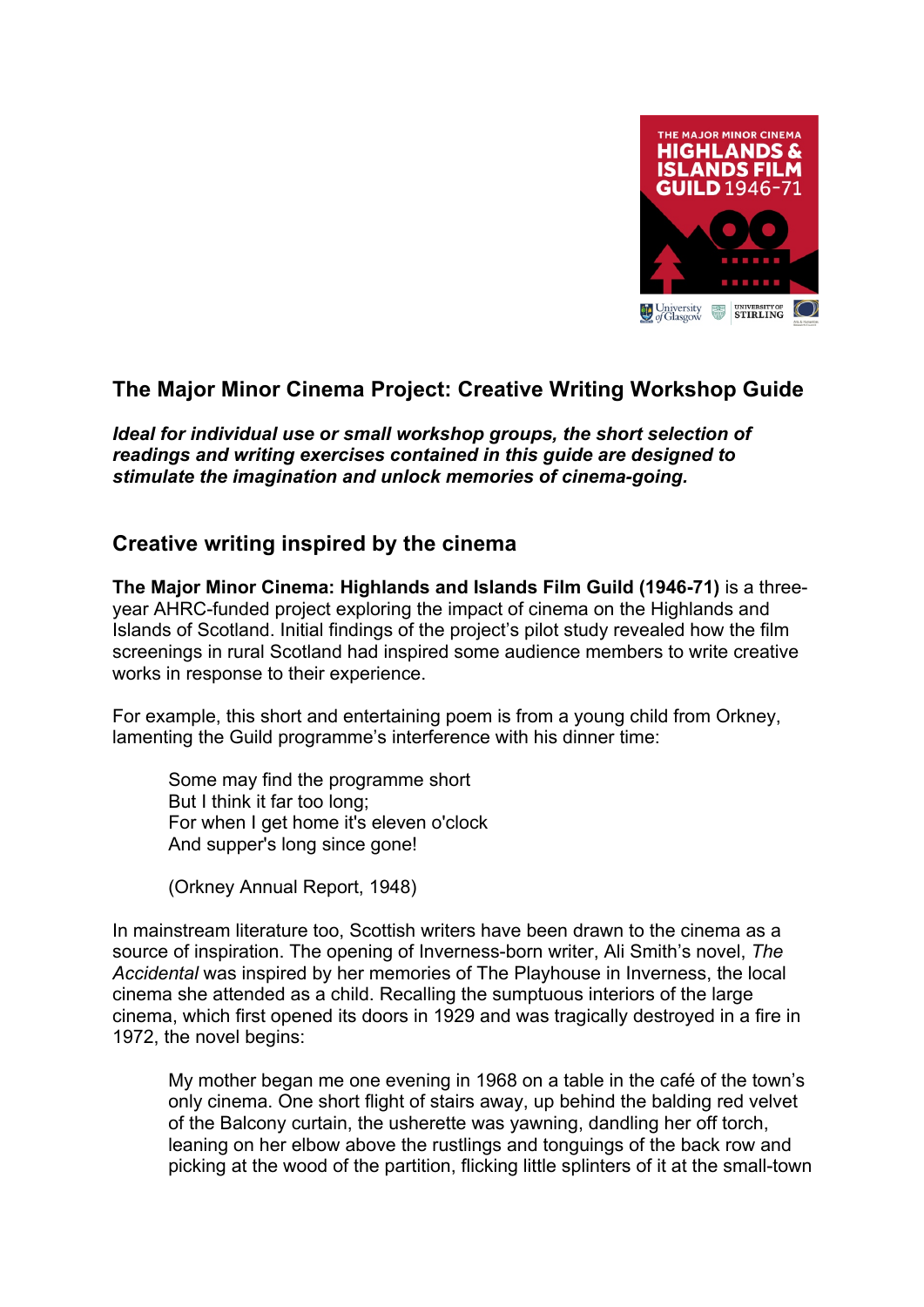heads in the dark. On the screen above them the film was *Poor Cow*, with Terrence Stamp, an actor of such numinousness that my mother, young, chic, slender and imperious, and watching the film for the third time that week, had stood up, letting her seat thud behind her, pushed past the legs of the people in her row and headed up the grubby aisle to the exit, through the curtain and out into the light.

The café was empty except for the boy putting chairs on tables. We're just shutting, he told her. My mother, still blinking from the dark, picked her way down the scuffed red stairs. She took the chair he was holding and put it, still upside down, down on the ground. She stepped out of her shoes. She unbuttoned her coat.

Behind the till the half-submerged oranges in the orange juice machine went round and round on their spikes; the dregs at the bottom of the tank rose and settled, rose and settled. The chairs on the tables stuck their legs into the air; the scatters of cake crumbs underneath waited passive in the carpet of the vacuum cleaner nozzle. Down the grand main stairs leading out on to the street, where my mother would go in a few minutes' time with her nylons rolled in a warm ball in her coat pocket, swinging her shoes in her hand by their strappy backs, Julie Andrews and Christopher Plummer smiled out from behind their frames exactly like they'd still be smiling, faded and glamorous, a decade out of date, at the blaze of light that blackened the staircase five years later when the junior projectionist (cheated out of a job he believed was his; the management had hired a new projectionist from the city when the old projectionist died) gutted the building with a tin of creosote and the end of his cigarette.

The expensive Balcony seats, where smoking was forbidden? Up in smoke. The Stalls with their deep-seated leathery smell? Gone forever. The velvet drapes, the glass bowl chandelier? Blowaway ash, a sprinkling of tiny broken shards of light on the surface of local history. Next day's newspapers were adamant, an accident. The man who owned the cinema claimed the insurance and sold the demolished site to a cash and carry warehouse called, rather unimaginatively, Mackay's Cash and Carry.'

But that night back in 1968 in the nearly closed café the voices were still booming modern love behind the walls. The music was still soaring out of nowhere. Just before the part where the filth get Terence Stamp and put him where he belongs she had fastened her heels behind his back and my father, surprised, had slipped and grunted into her, presenting her with literally millions of possibilities, of which she chose only one.

Hello.

I am Alhambra, named for the place of my conception. Believe me. Everything is meant.

From my mother: grace under pressure; the uses of mystery; how to get what I want. From my father: how to disappear, how to not exist.

**Ali Smith,** *The Accidental* **(Penguin, 2005), pp. 1-3.**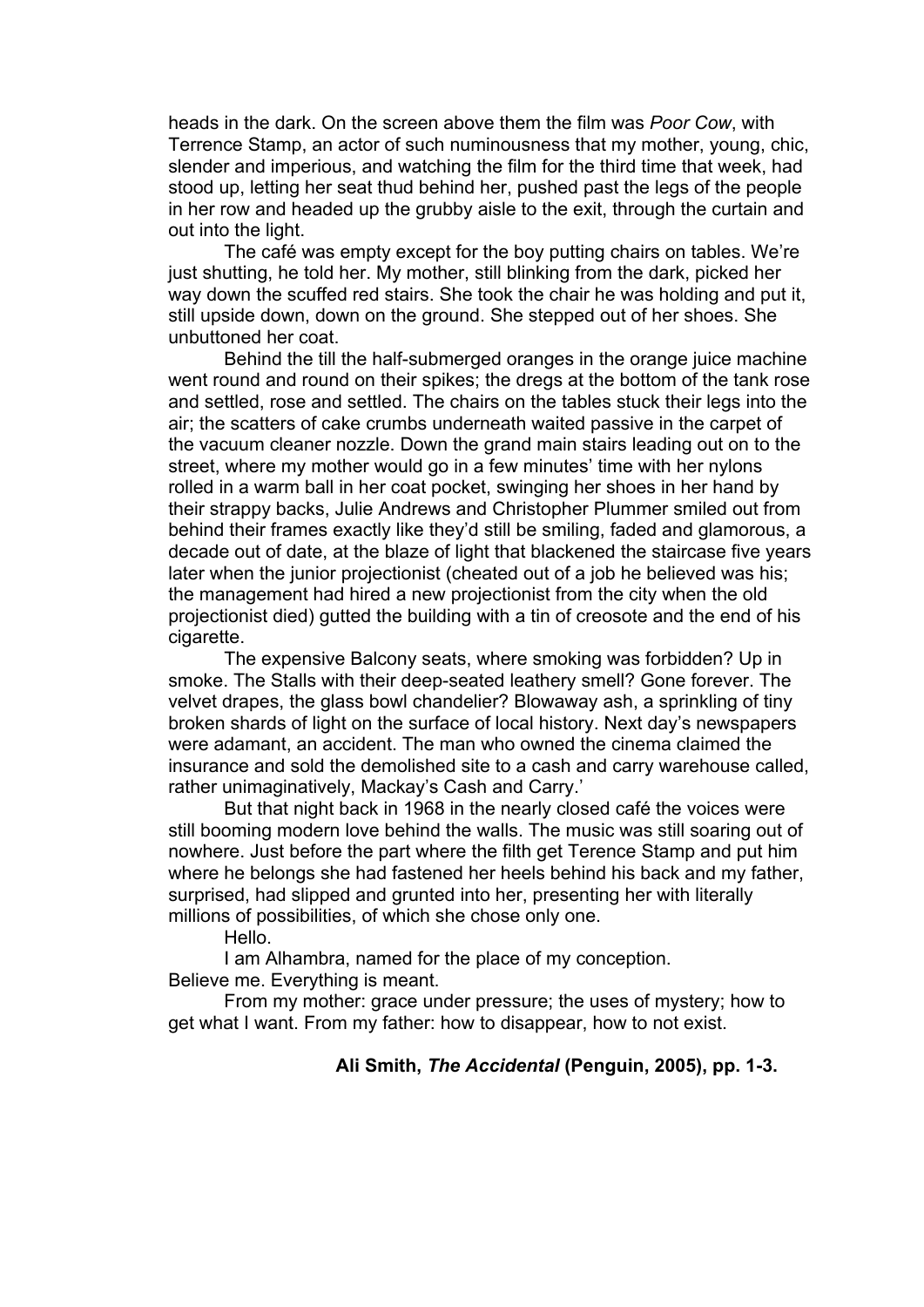The Orcadian writer and filmmaker, **Margaret Tait**, also draws from early memories of cinema-going in her short story '**Sixteen Frames Per Second'**:

The little boy stared and stared at the immense silent hooves on the screen above him, and although he was about dropping with sleep he couldn't take his eyes off them. Beside him, his mother played away resoundingly on the upright piano. He knew the music she was playing as intimately as he knew his mother's own moods and could almost tell by the way she played just what story he would have at bed-time and certainly whether she would be loving and dilatory or brisk and rather distant as she sometimes was.

The mother was entirely taken up in her adult and exacting occupation, and so the little boy was quite alone, related neither to the immense spectres on the screen nor to the jolly crowd out there, all facing the screen and laughing up at it as they followed the pranks of images they knew. He was in between, and could watch either as he chose. Usually he chose to watch the grey abstractions rather than the smelly, laughing coughing humans in rows beyond the balustrade and the pot plants.

One night, though, he had watched a little boy rather younger than himself who sat in the very front row between his handsome young parents. The boy was young to be out for an evening's entertainment, and really it appeared as if he might have been taken along only because the parents wanted to be there and could not leave him at home alone. At first he sat in his own seat, frowning a little at the incomprehensible figures on the screen, and playing at tipping his seat up by changing his posture. This was found very irritating by the lady behind him, who, after a time, put a stop to it, and then the child slumped lower and lower until his father took him on his knee, and there he fell soundly asleep.

The little boy beside the piano watched the other child, who slept on his father's knee unaware of the two conflicting realities present in the theatre, much as he himself felt outside them. All through the picture he looked and looked at the boy comfortably asleep in his father's arms, supported rather as he was supported by his mother's nearness and by the steady beat of the music which she performed so sturdily.

The memory of the sleeping child among the audience did give the little boy beside the piano a dim sort of realisation that out there in that crowd which he heard and smelt but only dimly saw there must be others like himself. But being himself isolated where he was it did not occur to him that he might meet and know those others.

The wild white horse on the screen had broken out of the stockade once again, and went galloping away over the hills quite out of reach of its pursuers. The little boy then watched the giant grey figures of cowboys discussing what they would do next, and their words too appeared in gigantic letters rather too much at a slant from where he sat for him to be able to read them. The cowboys' horses were very beautiful too, but they had just been saddled and were setting out into the hills when a strange flickering took place, and blurred figures rushed vertically up the screen and into nothing. Then they stopped, and there was darkness.

For a moment his mother hesitated, then she went on playing jog-trot music for about a half a minute until the lights went up.

#### **Extract from Margaret Tait, 'Sixteen Frames Per Second',** *Lane Furniture: A Book of Stories***, (Margaret Tait, 1959), pp. 11-15**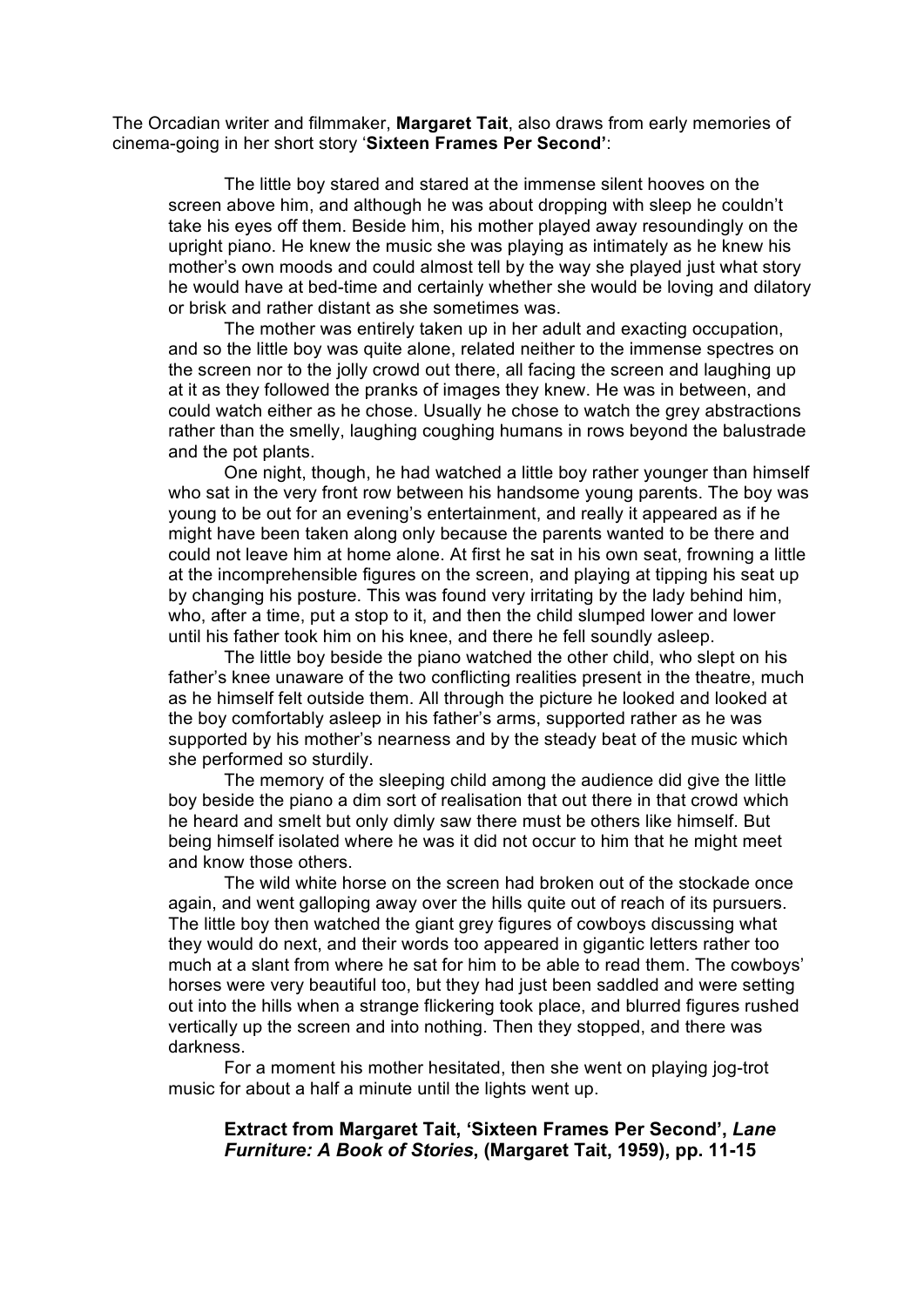## **Writing Commissions**

As part of the Major Minor Cinema Project, we also commissioned five writers to write new works inspired by their own memories of cinema-going. The commissioned writers included Kevin MacNeil, Alison Miller, Aonghas MacNeacail, Christie Williamson and Christine De Luca.

Although the writers were inspired by many different types of memories of cinemagoing, involving both urban and rural contexts, Christine De Luca writes specifically about the Highlands and Islands Film Guild, and her own vivid memories of the Guild, in her poem, **'Shoot oot at da Waas Public Hall: im George Horne, projectionist, Highlands & Islands Film Guild (1946-1971)**':

Da hall wis sweepit, benches set for da Highlands an Islands man at cam wi da montly films. Dey wir da peerie pictir for wis bairns, sae, tripenny-bits i wir löfs, we widged wirsels on ta widden forms, tinkin twa-bob couldna buy a better ticket.

Oh, we'd seen pictirs afore, trowe viewers held ta wir een, an a lever ta push doon, scene eftir scene. But dis wis da rael thing. Twa muckle wheels a-whirr, stoor catcht i da beam, da scratcht black flitterin stert, da sudden soondtrack, da dazzlin pictirs. We wir stumsed, hüld i da spell.

Half time, an da reel wis changed; catched quick afore, clickity-click, hit birled aff an spooled owre da flör. Hit wis magic; an whin da cowboys hung affa der horses, shastin da stagecoach, an a boy tummelled fae his saet, we could a swörn he'd been shot.

To learn more about the commissioned pieces and to hear online readings of the commissioned writers reading their works, please visit the Major Minor Cinema website http://hifilmguild.gla.ac.uk.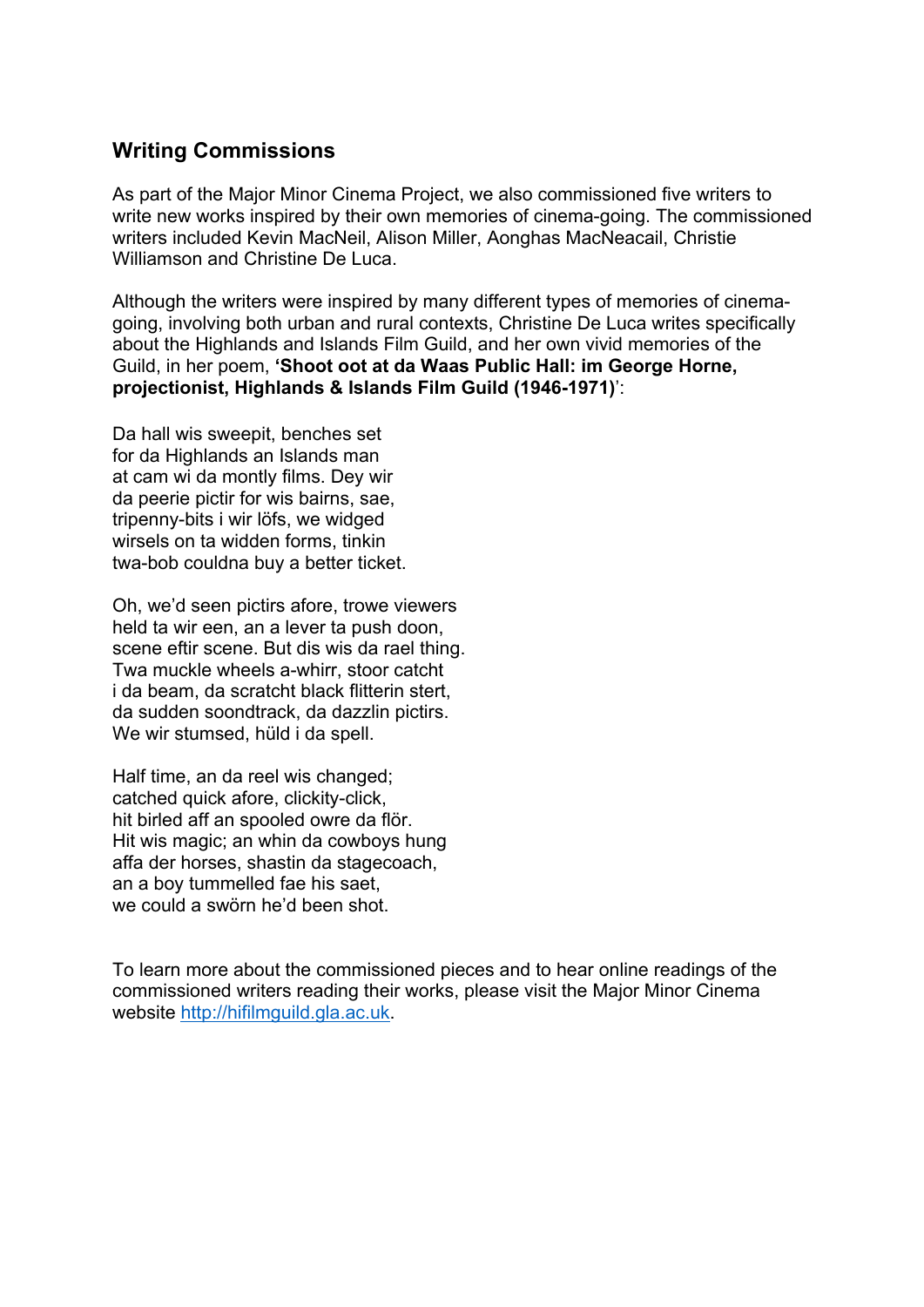## **Writing exercises**

#### **Writing exercise 1: inside the cinema**

- Write about a memory based on an experience at the cinema. Try to remember the first film you ever saw in the cinema; or the most memorable cinema-going experience you can recall. Think about the following:
	- $\circ$  Who you went with
	- o Memories of the film itself or about the experience of going to the cinema
	- o Sensory details: the feel, smell, sound and look of the place/experience (e.g. snacks, and what they tasted like; brought with you from home, snacks/sweets purchased at the cinema, fish and chips from the local café)
	- o General mood of the place/atmosphere
	- o Did you experience a sense of belonging/community? Elaborate on why/how?

### **Discuss/share** (in groups) (10 mins)

- Is there one object that stands out in your mind from the experience; what was it? (E.g., the coins you used to pay for your ticket; the ticket itself, held in your hand). Some accounts of Film Guild audiences have focused on the cold conditions of the halls and some people recall bringing a hotwater bottle or a hot brick from the Raeburn oven at home to hold during the screenings.
- Describe the object and try to write about it.
- Connect the object with yourself as the person attending the film. How did it make you feel?
- What emotions did you experience at the cinema on that occasion?

#### **Writing exercise 2: the journey to the cinema**:

- How did you get to the cinema? Did you go by car, bus, or boat? Describe the journey itself.
- How often did you make the journey? Was it something you only did on special occasions? Or was it a regular journey?
- Who were you with? How did it make you feel? What was the weather like? What were the temperatures like? Was it light or dark outside?
- Was there a sense of anticipation for the film you were about to see? Did you talk about the film on the journey to or from the cinema? What other things did you talk about?